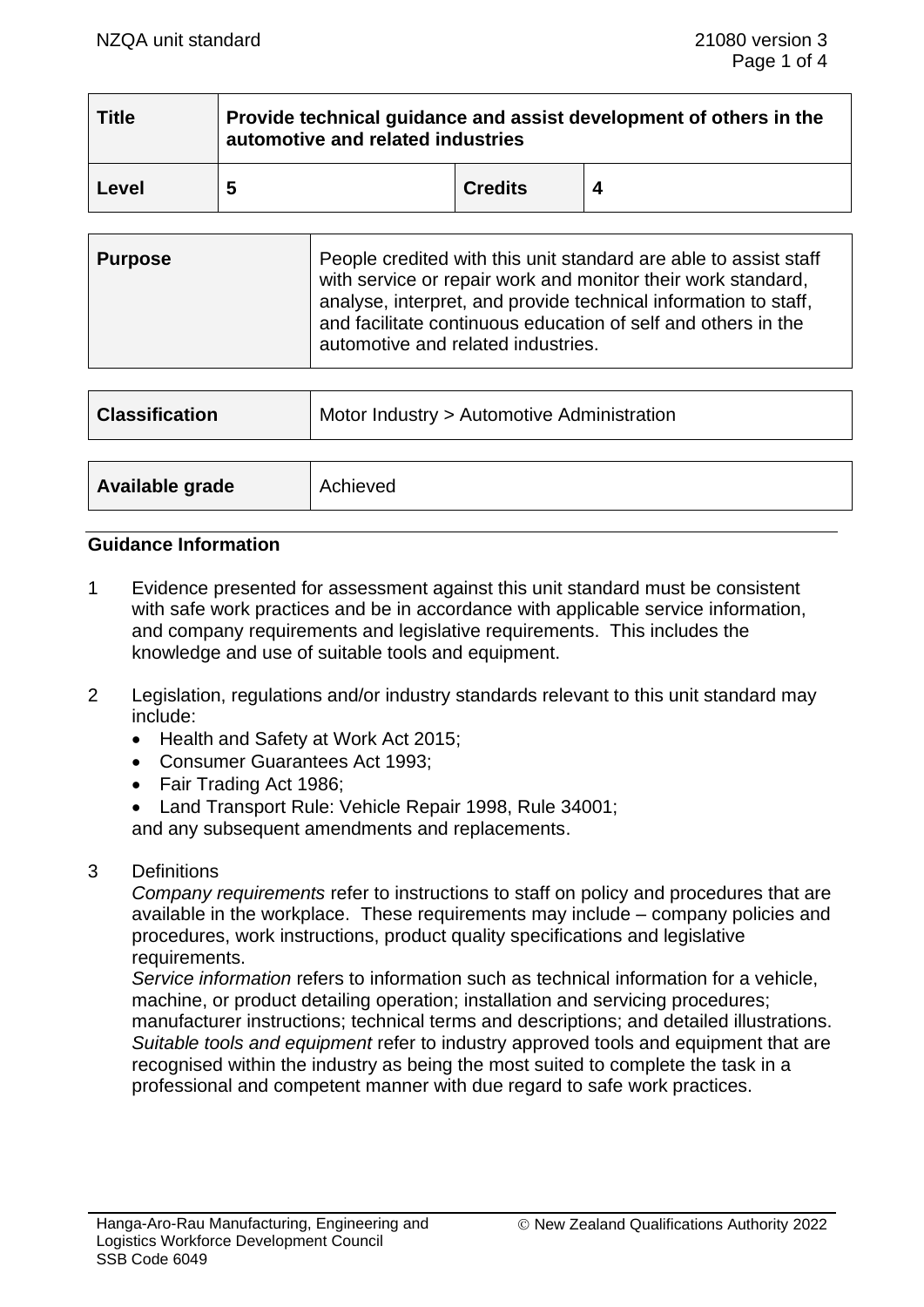## 4 Range

Technical guidance can be for any automotive industry technical area underpinned by the necessary knowledge and skills at a supervisory level.

For the purpose of assessment, team meetings require attendance within a team environment, conducted on a weekly basis for a period of four weeks.

### 5 Assessment

Assessment against this unit standard must take place in a commercial workplace, where the learner is required to, or able to, act in a supervisory capacity.

# **Outcomes and performance criteria**

## **Outcome 1**

Assist staff with service or repair work and monitor their work standard in the automotive and related industries.

### **Performance criteria**

- 1.1 The nature of assistance is confirmed.
	- Range may include oral questioning, job sheet or card, customer's instructions, observation, testing, workshop manual, manufacturer's specifications.
- 1.2 Technical guidance is provided appropriately to the relevant staff member's skill and experience, and the complexity of the work.
- 1.3 Technical assistance is provided to assist staff member to identify unfamiliar work procedures and/or faults.
- 1.4 Technical assistance or advice is provided to staff during work completion to ensure service or repair meets company requirements.
- 1.5 Staff provided with technical assistance or advice are monitored to ensure work standards are met.

## **Outcome 2**

Analyse, interpret, and provide technical information to staff in the automotive and related **industries** 

### **Performance criteria**

- 2.1 Technical information appropriate to the service or repair is analysed and made available to staff when required.
	- Range sources for technical information may include in-house literature, external literature and/or manuals, experience of others in the company, other industry contacts (network), industry bodies and/or associations, manufacturers, legislation, regulations.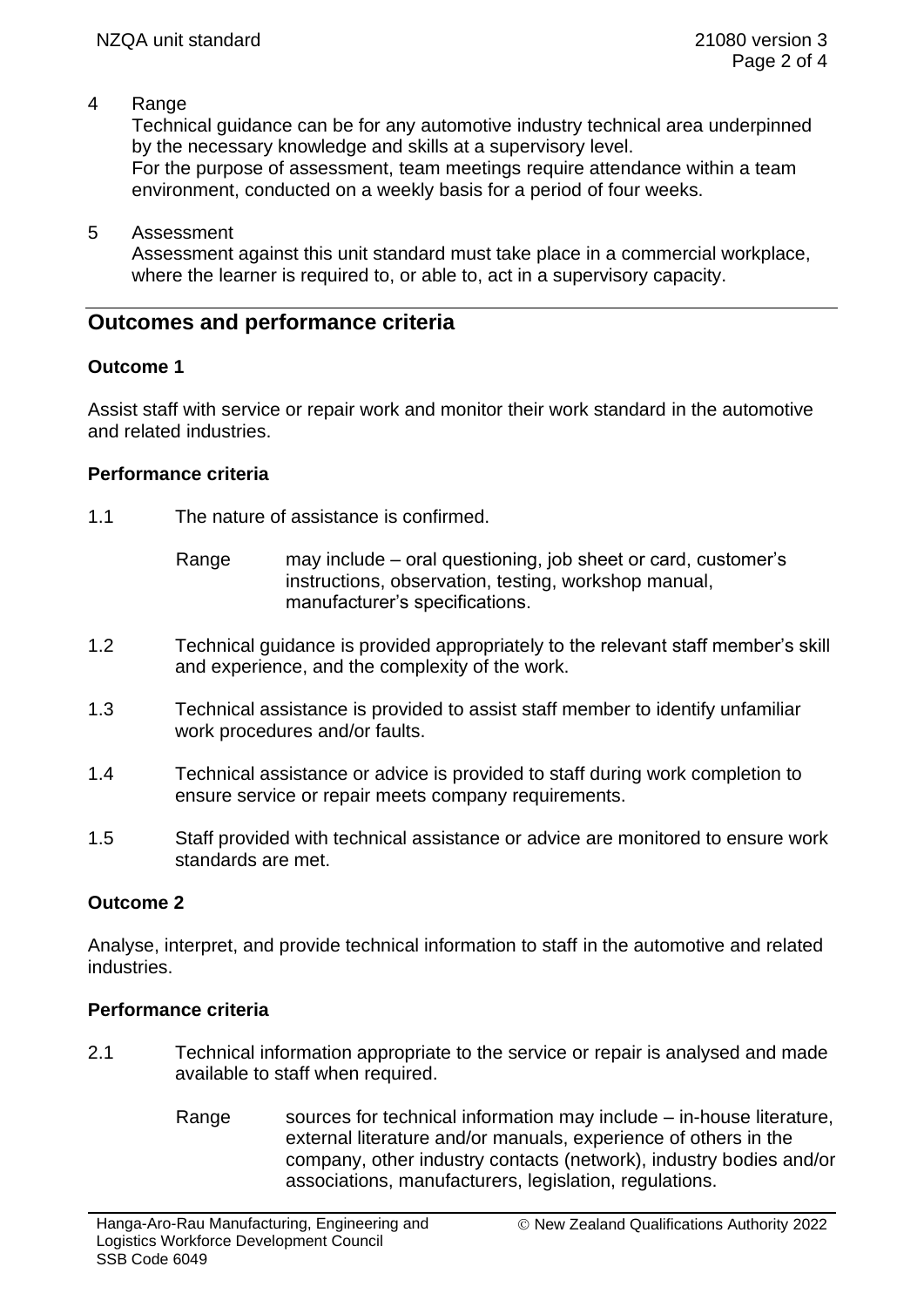- 2.2 Current information relative to the service or repair is interpreted and communicated to staff.
	- Range may include team meetings, one-to-one with staff members.
- 2.3 Staff are shown how to access, interpret, and apply technical information.
	- Range minimum of one staff member; in-house system of accessing information.

### **Outcome 3**

Facilitate continuous education of self and others in the automotive and related industries.

### **Performance criteria**

3.1 Sharing of information or knowledge is encouraged to facilitate continuous education of self and others.

Range may include – team meetings, one-to-one with staff members.

- 3.2 Training and education opportunities are identified to continue expansion of personal and team knowledge and skills.
	- Range may include company courses, external courses, seminars.
- 3.3 Approval from management is sought to attend appropriate courses.

Range may include – self, other staff; type of course, costs, dates, rationale, perceived benefits.

| <b>Planned review date</b> | 31 December 2026 |
|----------------------------|------------------|
|                            |                  |

#### **Status information and last date for assessment for superseded versions**

| <b>Process</b> | <b>Version</b> | <b>Date</b>      | <b>Last Date for Assessment</b> |
|----------------|----------------|------------------|---------------------------------|
| Registration   |                | 16 December 2004 | 31 December 2018                |
| Review         |                | 21 April 2016    | 31 December 2023                |
| Review         | З              | 24 March 2022    | N/A                             |

| <b>Consent and Moderation Requirements (CMR) reference</b>                     | $\vert$ 0014 |  |  |  |
|--------------------------------------------------------------------------------|--------------|--|--|--|
| This CMR can be accessed at http://www.nzga.govt.nz/framework/search/index.do. |              |  |  |  |